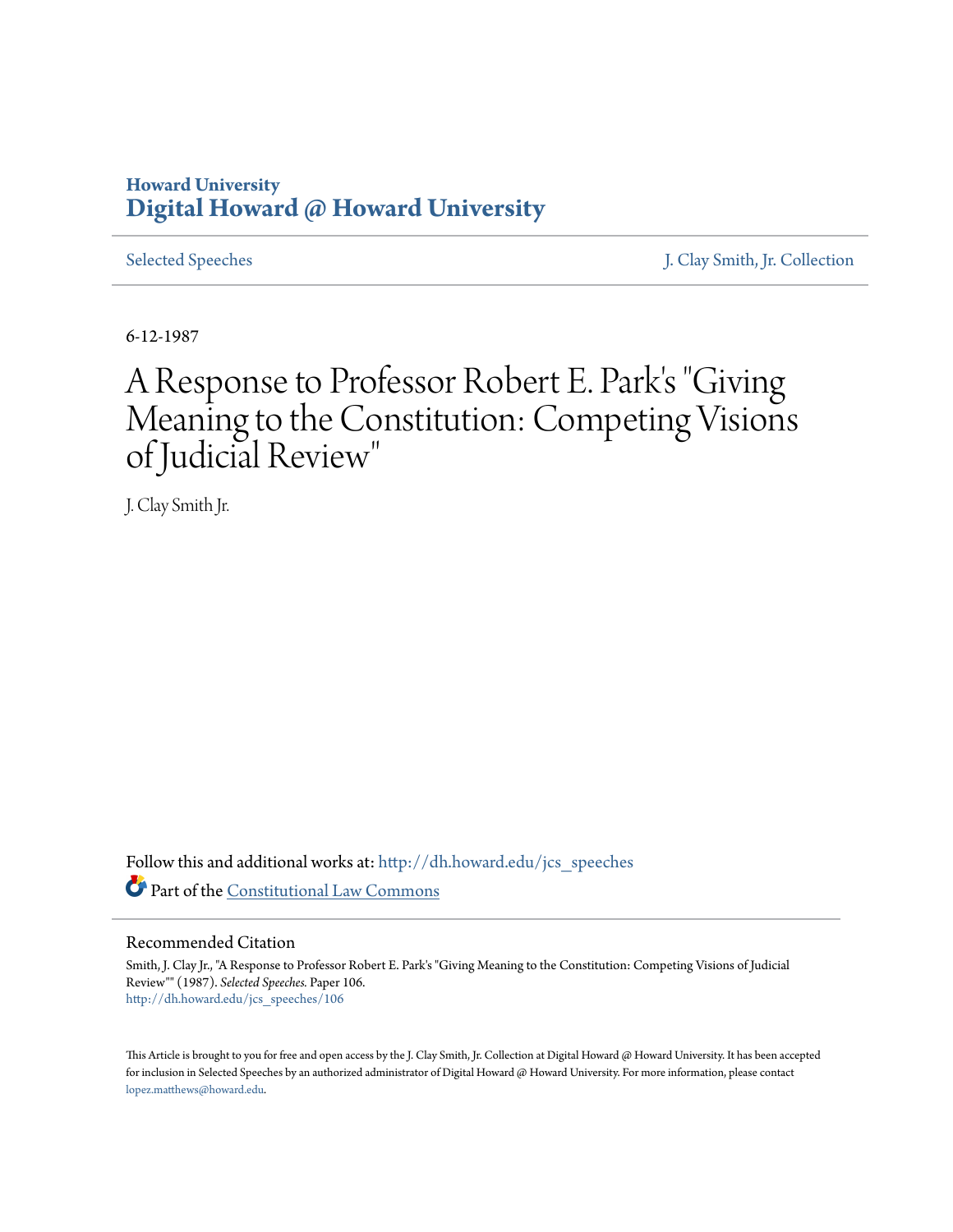A Response to Professor Robert E. Park's "Giving Meaning to the Constitution: Competing Visions of Judicial Review"

By

J. Clay Snith, Jr.\*

Professor Park has provided us with a provocative and enlightened exposition in his paper entitled, "Giving Meaning to the Constitution: Canpeting Visions of Judicial Review."

The question is: What theme has been offered by the speaker for intellectual consumption?

One theme is central to Professor Park's presentation: that there ought to be a nexus between the will of the people and the disposition of case and controversies decided by the United States Supreme Cburt.

Professor Park names this theme, or describes this theme as "super-majori tarianism ••• , a new standard for validating or legitimatizing constitutional interpretations" during judicial review. S176

I will return to the nexus between the will of the people and judicial review shortly after I hopefully, properly summarize how Professor Park arrives at "super-majoritarianism" as a legitimate standard for judicial review.

Professor Park attempts to lay the foundation for "supermajoritarianism" by commenting on Mr. Justice Thurgood Marshall's Mauri, Hawaii, speech, in which Marshall concluded that the Constitution, when adopted, made it an imperfect, indeed, a flawed document.

 $13 \}$ 

<sup>\*</sup>Following Professor Robert E. Park's paper presented at the Twelfth Annual Meeting of the District of Oolmnbia Court of Appeals Judicial Conference on June 12, 1987, J. Clay Smith, Jr., Dean of Howard University School of Law, responded. Professor Park is a member of the law faculty at George Washington University School of Law.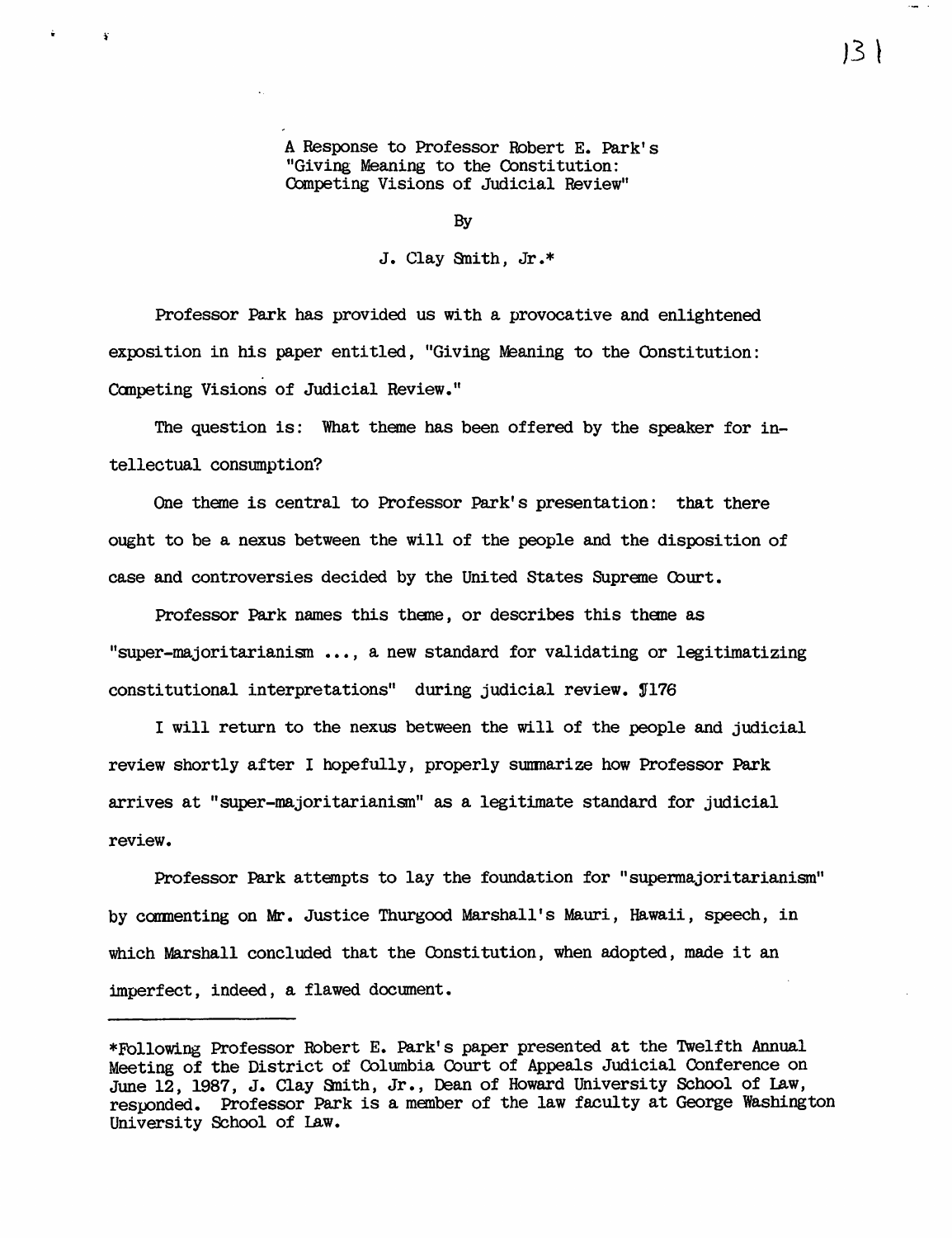Professor Park concedes that "Justice Marshall did the nation an important service in reminding [the nation] that the treatment of slavery by the founding fathers constitutes a continuing blot on the history of the constititional convention.  $$8$ 

Professor Park then closes in on Marshall's language that "The Constitution [is] a living document" interpreting Marshall's criticisns as substantial justice. As a matter of substantive justice, Professor Park has no objection to Marshall's speech.

However, as a matter of "constitutional analysis, constitutional reasoning," Professor Park, recognizing that other distinguished scholars indeed the majority of them -- hold Marshall's "popular" view, says that Marshall presents a "highly controversial theory of how we should interpret the Constitution."  $\mathbb{J}9$ 

Throughout his paper, Professor Park stalks the question: "do we have a living Constitution?" He pokes and tugs at the question because, fran my point of view, he is very uncomfortable with all standards of judicial review accepted as legitimate by the majority of jurisprudents today.

Professor Park is very deferential to his peers and bends over backwards not to offend. However, like an ordinary scholar in the jungle of ideas, his intellectual guerilla warfare results in casualties. Word has it that three theoretical standards of judicial review have fallen in Professor Park's classroom of ideas at George WaShington Law School, where he teaches.

#### Casualty One. Original Intent.

This theme emphasizes that the Constitution is a legal document, and analogizes it to other legal documents, like contracts and wills. Professor Park aims his intellectual gun at original intent and strikes a telling blow to this theme because he believes it has "severe constraint upon the

-2-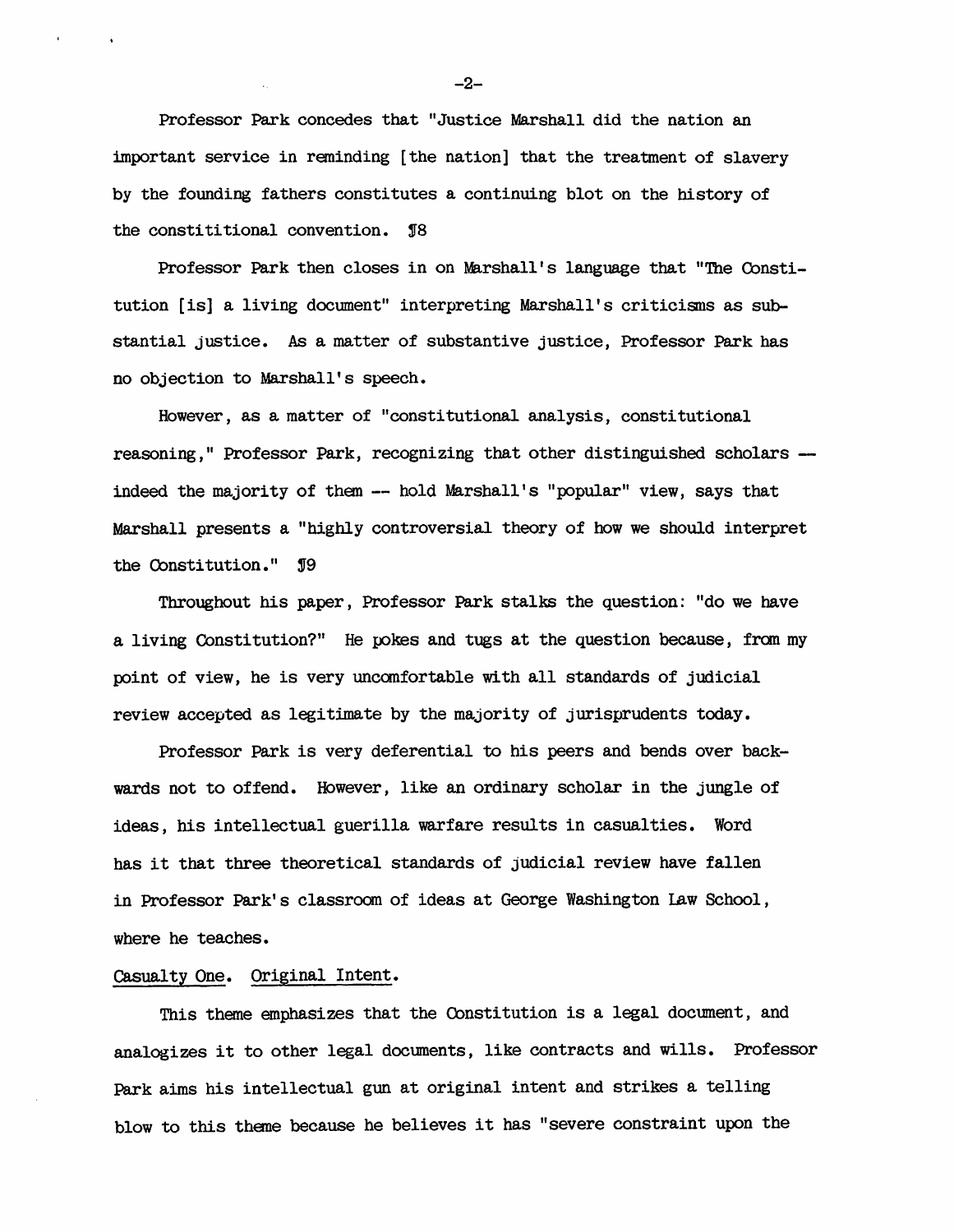use of judicial power."  $$83.1$  Rather, Professor Park suggests that "the original language must become increasingly merely a starting point." J137 Not without reservations, he concludes that "the evidence of [original] intent is  $\ldots$  fragmented [even] thin  $\ldots$ "  $\text{I}140$ 

#### Casualty Two. The Instrumental (or Political) Constitution.

This theme, he says, uses constitutional law for a judicial political agenda; it is not neutral, but result-oriented.  $$83.3$  Why doesn't Professor Park like this one? He says that the Instrumentalists "bring to constitutional law ••• a ••• set of preferred outcomes ••• and [their] values are bent to serve these outcomes." [149]

#### Casualty Three. The Moral Constitution

The moralist barely escapes the academic machine gun of Professor Park. The moral Constitution "treats consitutional inquiry as moral inquiry:" a moral mandate, and discounts procedure, legal coherence, precedents and logic, and stands as a bare assertion, says Professor Park. **1983.4**, 123

#### Surviving: The Living Constitution

The only surviving prisoner of Professor Park's acadanic war is the Living Constitution, the one that Mr. Justice Thurgood Marshall referred to in his Mauri, Hawaii, speech. Y13 The Living (bnsti tution anphasizes the inescapability of change, and perceives the Constitution as the focal point of what is, at least by analogy, a continuing constitutional convention. '83.2 Professor Park also draws on the words of Mr. Justice William Brennan as falling under the Living Constitution umbrella.  $J12$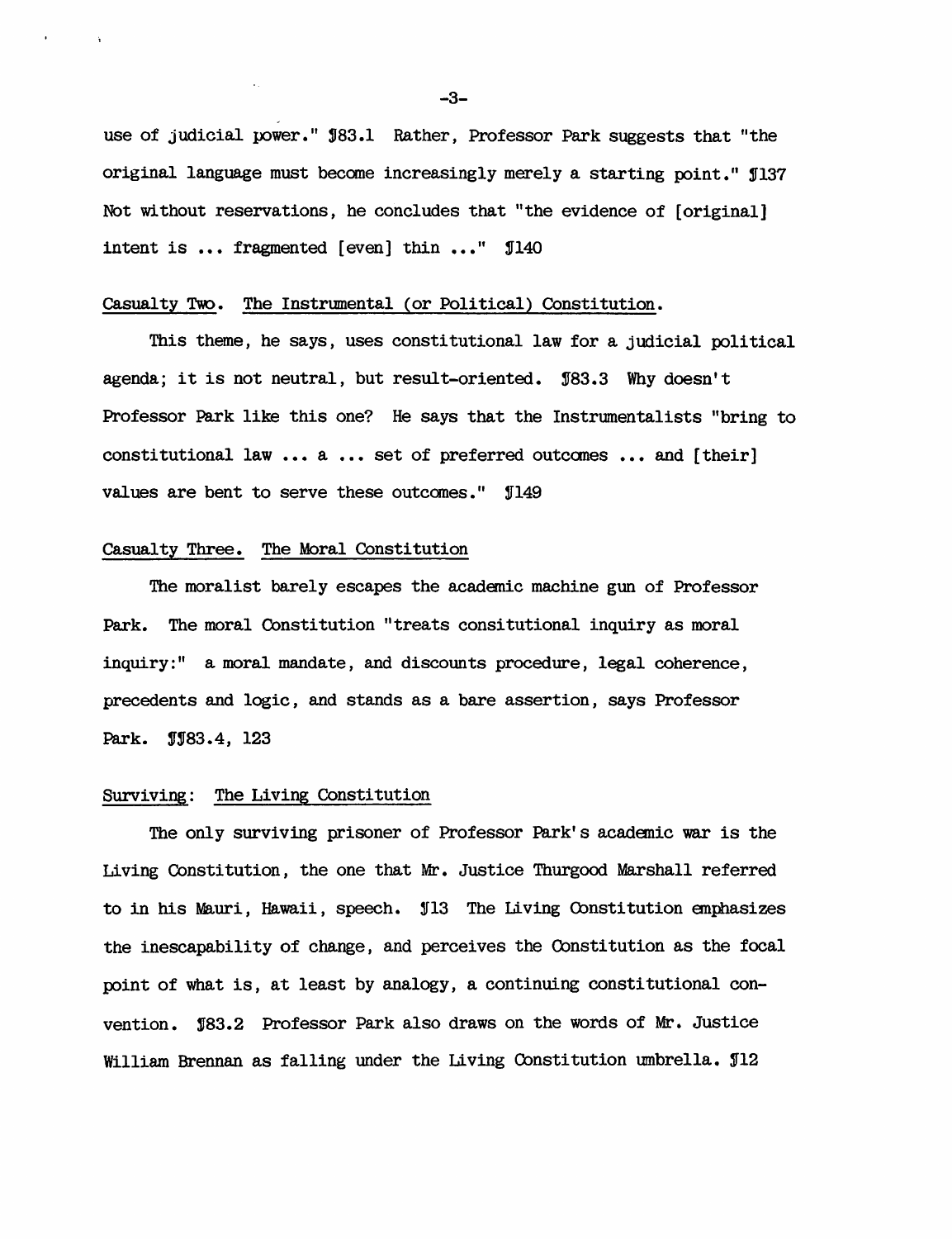Let's return to the standard of judicial review offered by Professor Park. In reading his paper, one must constantly keep their eyes on the noble objective of its author: he seeks a new standard of judicial review termed "super-majoritarianism of American Sovereignty" involving the interpretation of the United States Constitution.  $$41$ 

What method or logic does Professor Park utilize to reach his conclusion that there should be a nexus between court decisions and the will of the people?

First, he points our attention to the fact that some of the Framers of the Constitution such as Randolph, insisted that the ratification should be referred to the people  $(915)$ , as opposed to Congress or the state.

Secondly, he points to the Tenth Amendment that the implied sovereignty resides in the states, the political unit nearest the people.

Thirdly, he points to the Amendment Process which requires ratification by 3/4 of the states.

These references to constitutional history seem to be the gravamen of Professor Park's theory of "super-majoritarianisn."

Professor Park points his magnifying glass at the Constitution and concludes that the Constitution is a body of words fran which few rules can be drawn without interpretation. He rightly concludes that much of the constitutional law is unwritten.

The people live by and are affected by the unwritten Constitution. Park asks: How can the gap, the ambiguities, the meaning of the words in the Cbnstitution, be made legitimate to the people of the nation? Indeed, how can our instrument of rule, the Constitution, be authoritative?

The answer is that the language of the Constitution, its words and

-4-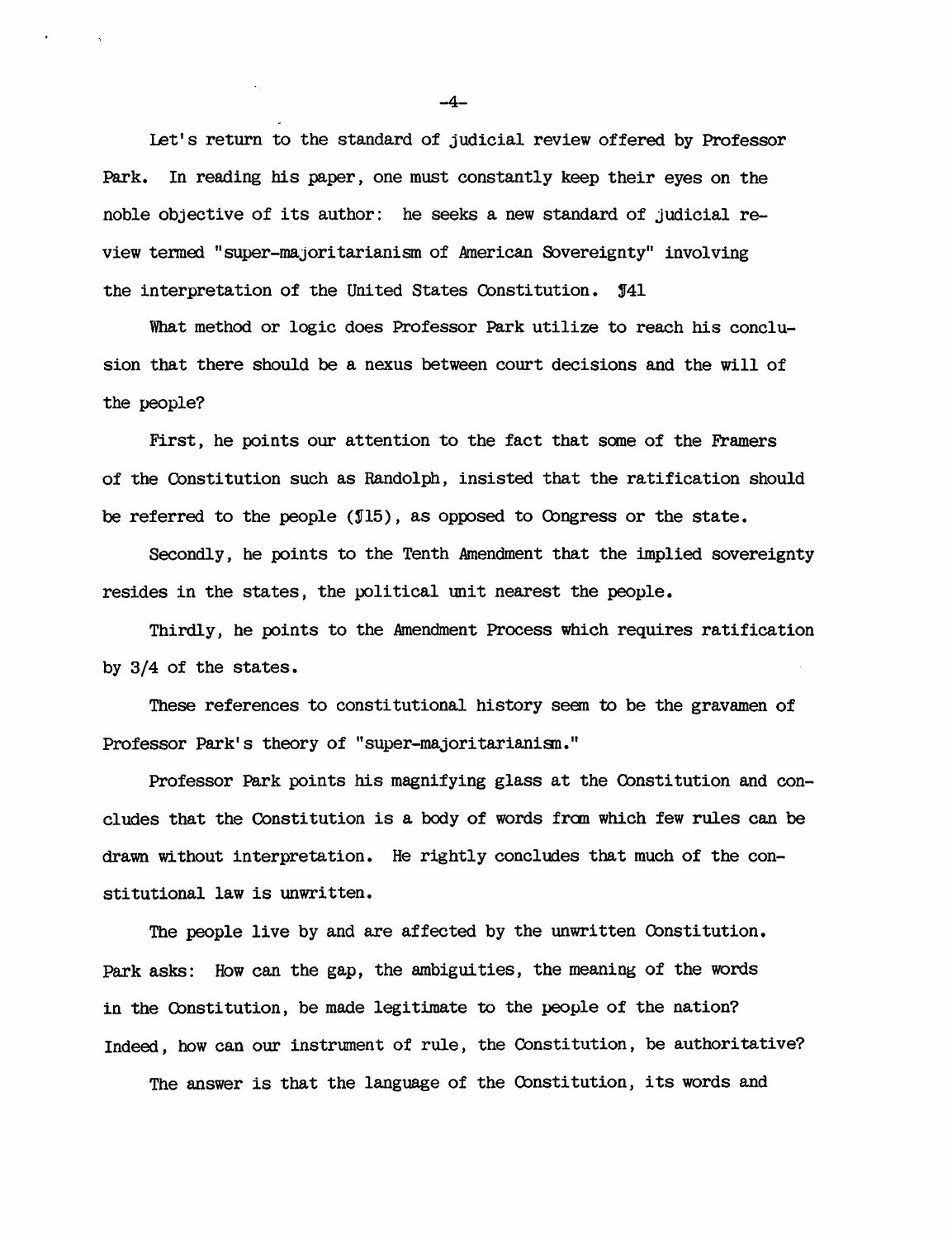phrases, its dashes and dots, are authoritative, if their interpretation is canalized, wi thin bounds of legitimate interpretation.

Again, I remind you that Professor Park has a stated goal in his paper and that beckons us to consider "super-majoritarianism" as a standard for judicial review of constitutional claims. I get the feeling, even with the deference paid to traditional, or popular standards of judicial review, that such standards do not satisfy Professor Park's test of legitimacy, or authenticity.  $(144)$  In fact, the unstated rumblings in his paper may even suggest that modern standards of judicial review of constitutional claims are authoritarian. These rumblings are heard via his words which indirectly ask where do judges get the power, if there is any, to reinterpret, to recast and to reform the Constitution of the United States? \$138 It sounds like an Edward Meese or Judge Robert Bork question, but Professor Park would assure us, I think, that he is not in that analytical camp.

What then is the vision of Professor Park concernig judicial review? What makes the analysis of constitutional interpretation authentic to or legitimate for him?

Professor Park could be satisfied with the following six criteria:

1) It should be plainly grounded in the constitutional text. 2) It should set limits to judicial decisions. 3) It should not frustrate the need for legitimate constitutional adaptation and innovation. 4) It should be consistent with the democratic values and the scheme of federalism implicit in the Constitution. 5) It should be usable by judges deciding real cases on real facts over genuine and heated constitutional controversies. 6) It should constitute a plausible use of the Constitution to the legal profession and to the people of the United States. (Y46, f128) (emphasis added)

On its face, the test suggested by Professor Park is neither new or novel, except, consistent with his general theme of "super-majoritiarianism"

-5-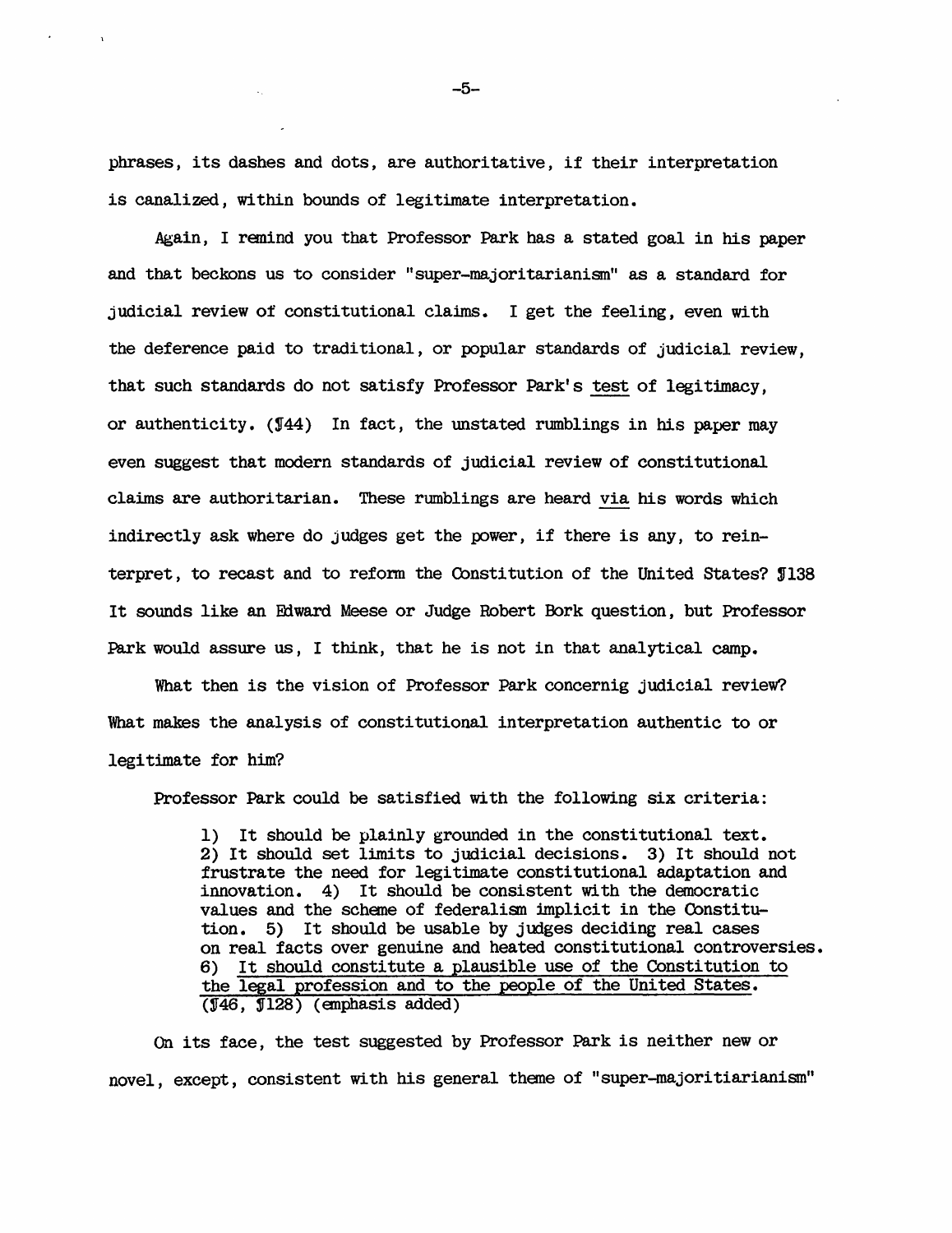he adds, in criteria six language which states that the standard of judicial review is legitimate if it "constitutes a plausible use of the Constitution  $\ldots$  to the people of the United States." ( $146$ )

I sense another rumbling fram Professor Park: the people of the nation must believe that the analytical process used by the Federal Courts is plausible to them as opposed to "a professional elite". (156) Hence, the judicial review becanes legitimate only if accepted by the people, the "super-majoritarians."

Pursuing his theme of "super-majoritarianism," Professor Park argues that the issue of legitimacy would be not an issue at all if the analytical meaning of the Constitution came from the people. In fact, he "implies that the meaning of the document comes from outside the Constitution..." From whom does analytical meaning come? Again, Professor Park responds: the people. Apparently, he thinks that the judiciary should be as accountable to the people as is the executive and legislative branches of government. (~163-66) But, doesn't such a notion collide with Hamilton's Federalist Paper No. 78, calling for an independent judiciary? The Federalist 502, 504 (The Modern Library Ed. n.d.). I think it does. Hamilton would, I am sure agree with me. Professor Park disagrees.  $$J180, 181$ 

I think that we should press Professor Park for an answer to this question: How many people in the nation are qualified to provide the U. S. Supreme Court with analytical advice in deciding cases?

Under the "super-majoritarianism" standard of judicial review, prior to a vote on a case, should the Court ask the pollster what the views are of the super-majority? Should what the people say matter to the Court?

Professor Park himself is sensitive to a criteria for judicial review

-6-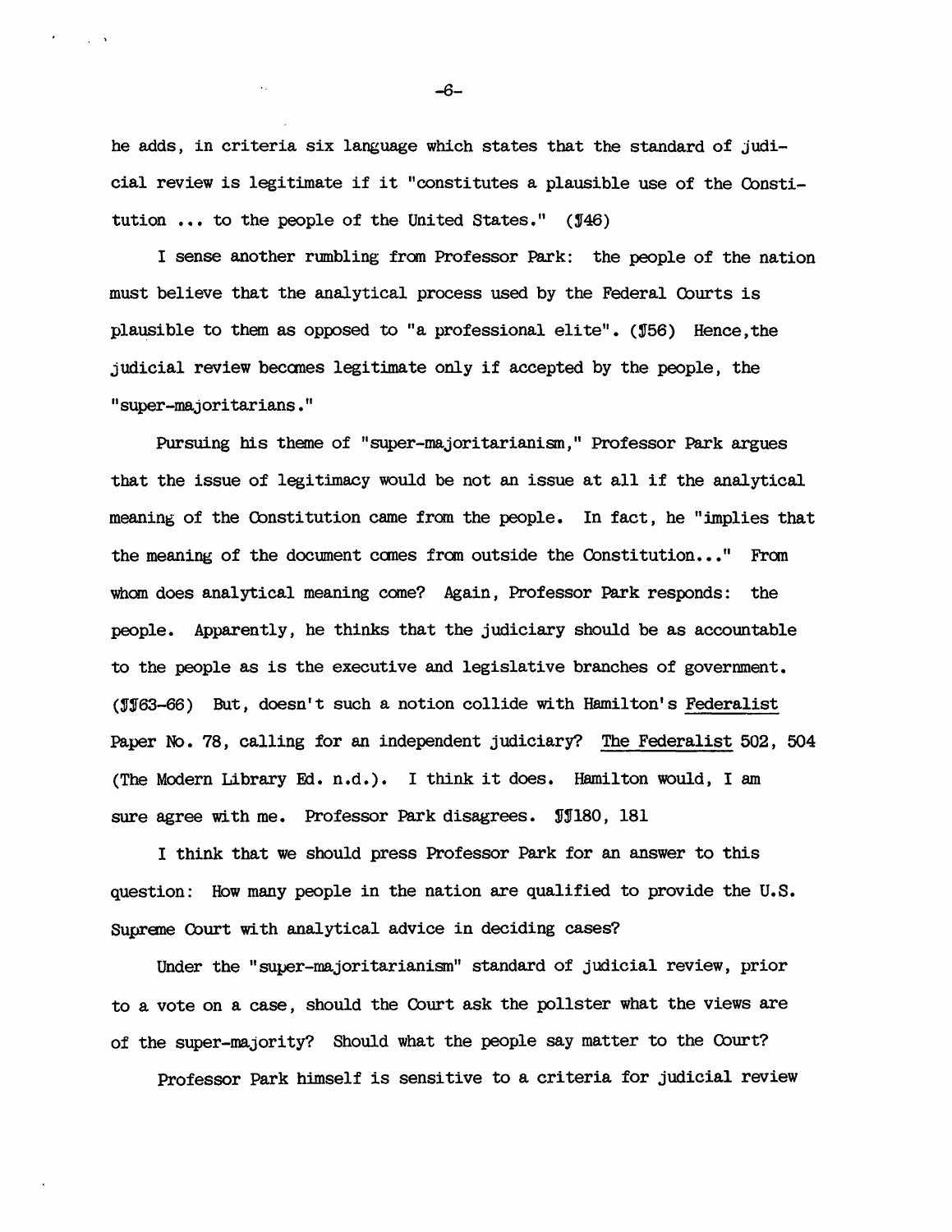that is so restrictive that the courts employ pollsters as law clerks to analyze a decision prior to its release. Y70

Professor Park Justifies his thesis by an analogous reference to the requirement of 3/4 of the states to ratifying the Oonstitution.

I think we've determined exactly what Professor Park is after by his analogy: 3/4 of the people must constitute a national super-majority to validate, authenticate and legitimize a "plausible use of the Oonstitution" by the Courts.  $(146, 147)$ 

I'm sure that my interpretation of Professor Park's thesis is correct because he wants his position understood. Using Brown v. Board of Education as an example, Professor Park states that the constitutional analysis and reasoning of Brown was supported by a changing national value as to equality." (Y67) He states that the majority of the people were willing to accept racial equality as a national value; hence, the decision was a "plausible use of the Cbnstitution." Professor Park validates the public's acceptance by referring to Chief Justice Earl Warren's memoirs "that the Cburt received relatively little mail after the Brown decision, in contrast to same other  $cases.$ "  $($  $\sqrt{67})$ 

The people may have accepted the principle of equality in the abstract, but certainly not in the appliciation of Brown. Professor Park doesn't provide much guidance on the difference between "plausible use of the Constitution" as opposed to application.  $(186)$ 

For many Americans, equality in the abstract is akin to Kirkegaard' s analogy of giving a cookbook to a hungry man. I submit that the legion of cases following Brown, among them Cooper v. Aaron, 358 U. S. 1, 18 (1954) fully support my view.

-7-

 $\sim 10^{-10}$